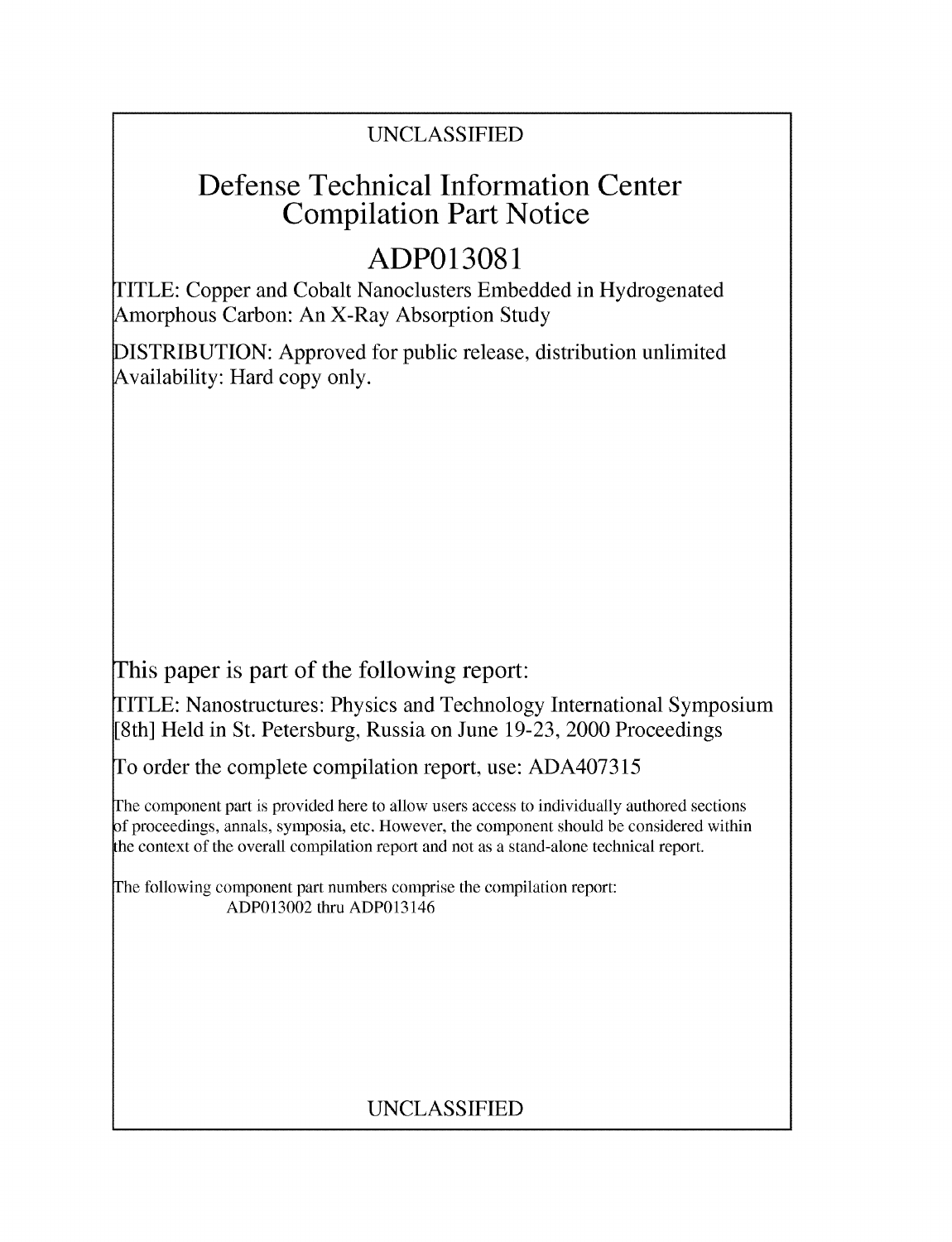## Copper and cobalt nanoclusters embedded in hydrogenated amorphous carbon: an X-ray absorption study

A. V. Kolobov†‡§, H. Oyanagi‡, H. Akinaga†, T. K. Zvonaryova§ and V. I. Ivanov-Omskii§

**T** Joint Research Center for Atom Technology - National Institute for Advanced Interdisciplinary Research, 1-1-4 Higashi, Tsukuba, Ibaraki 305, Japan -: Electrotechnical Laboratory, 1-1-4 Umezono, Tsukuba, Ibaraki 305, Japan § Joffe Physico-Technical Institute, St Petersburg, Russia

## **1.** Introduction

Investigation of metallic clusters in insulating media, also called discontinuous or granular metals has recently attracted much interest. This interest was further stimulated by possible applications in single-electron devices. Recently, confinement of copper nanoclusters in hydrogenated amorphous carbon ( $\alpha$ -C:H) was reported [1] The structure of  $\alpha$ -C:H is a mixture of  $sp^2$  and  $sp^3$  bonded carbon species [2]. The presence of  $sp^3$  bonding results is high hardness and optical transparency while incorporation of a metal ensures conductivity. Confinement of magnetic species in a dielectric matrix is of special interest for spin-electronic applications [3].

In this paper we report the results of X-ray absorption study (EXAFS and XANES) of the dependence of the structure of clusters on the concentration of the metal and on annealing.

### 2. Experimental

The  $\alpha$ -C:H(Cu, Co) films were grown on fused quartz and/or crystalline silicon substrates by ion (magnetron) co-sputtering of graphite and copper targets in argon-hydrogen (80% Ar and  $20\%$  H<sub>2</sub>) plasma. The substrate temperature, gas pressure in the growth cell and average magnetron power were 500 K, 10 mtorr, and 0.4-0.5 kW, respectively. The energy of  $Ar^+$  ions was 350-450 eV. The metal concentration was varied from 0 to 30%. For more details on preparation see **[11.**

The measurements were performed at BL13B station at the Photon Factory using a 27-pole wiggler in a fluorescence mode. An array of 19-element high-purity Ge solidstate detectors was used to detect the fluorescence. Details of the equipment are given in [4]. Cu K-edge EXAFS and XANES spectra of  $\alpha$ -C:H(Cu) were measured at 300 K. As reference samples we have also measured the spectra for bulk metallic copper and for  $Cu<sub>2</sub>O$ .

### **3.** Results

The EXAFS oscillations, after subtraction of smooth backgrounds due to the atomic absorption from the fluorescence yield spectra, were multiplied by  $k[k\chi(k)]$  and Fouriertransformed (Fig. 1) using the region extending from 4.5 to  $15 \text{ Å}^{-1}$ . A spectrum for bulk Cu is shown for comparison. One can see that for the as-made samples there is basically no peak corresponding to Cu–Cu interaction. Peaks at  $R \sim 1$  Å are most likely due to poor background subtraction for a very dilute sample. A broad peak is observed in these samples at distances smaller than the Cu-Cu bond length. Curve-fitting analysis gives the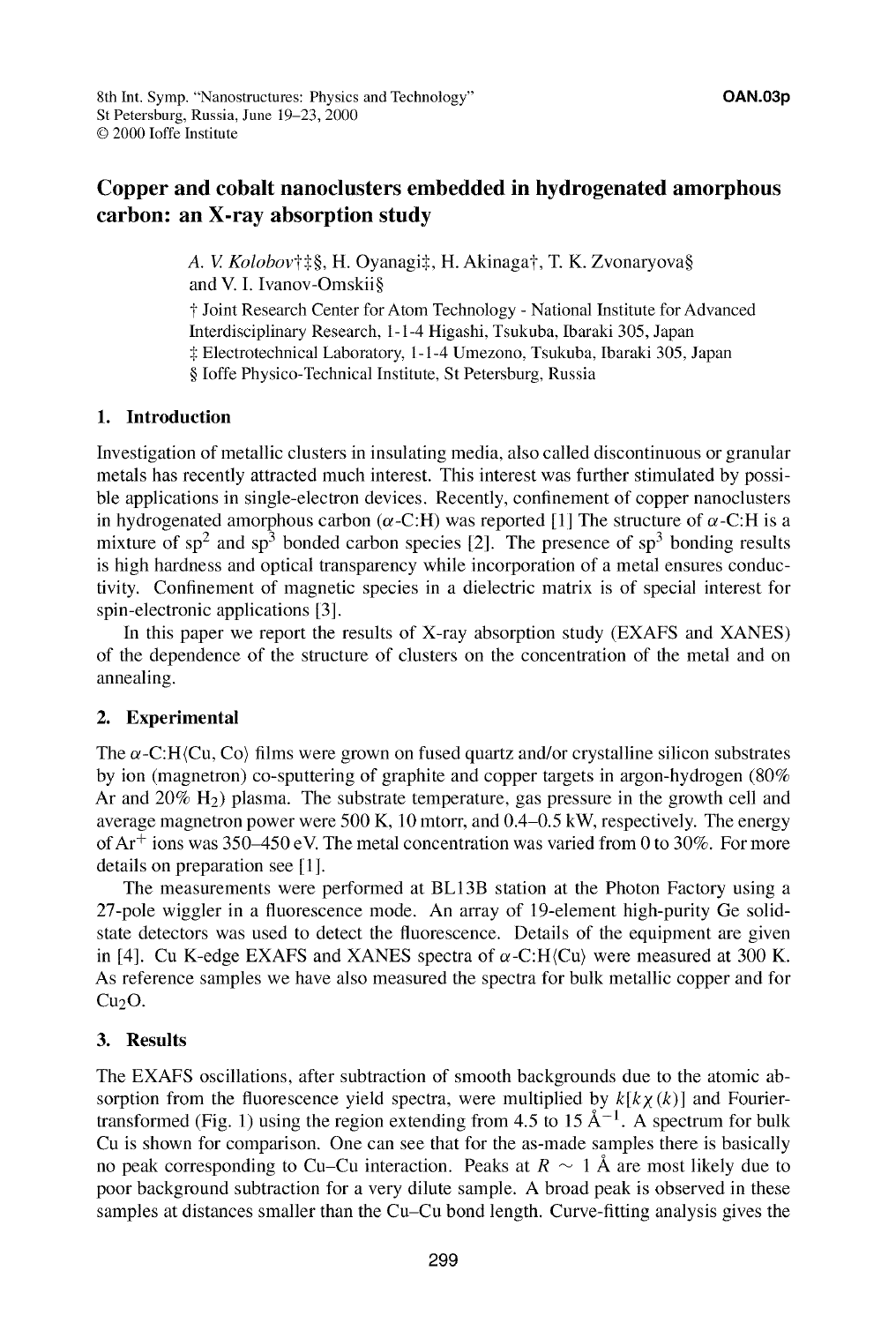

Fig. 1. Fourier transforms of EXAFS spectra for as-made and annealed samples with 12% Cu and that for bulk Cu.

average Cu–Cu coordination number of  $\sim 0.5$  for those samples. Figure 2 shows XANES spectra for the measured samples and for the standards (bulk Cu and  $Cu<sub>2</sub>O$ ).

Upon annealing, a peak situated at  $\sim$ 2.1 Å which corresponds to the Cu–Cu first shell appears and grow. Further annealing results in appearing of peaks corresponding to higher shells. The XANES spectra are also modified and approach that for bulk copper.

Figure 3 shows XANES spectra for as-made cobalt-containing samples. The change in the spectra with the Co concentration is similar to that reported earlier for Cu. We have not found any magnetic-field effect in the as-made 25% Co sample. The conductivity, however, was found to drop by several orders of magnitude when  $\sim$ 40 V were applied to the sample which we believe was due to modification of the contact region.

#### 4. Discussion

The observed coordination number of < 1.0 in as-made samples can indicate either a complete absence of Cu-Cu correlations or probably also the formation of small portion of Cu dimers. The accuracy in determination of the coordination number does not allow us to unambiguously distinguish between single atoms and dimers.

It is not quite clear from the present study whether copper in this geometry mainly interacts with carbon or oxygen species of the surrounding matrix. The fact that the XANES spectra resemble that of  $Cu<sub>2</sub>O$  and non-existence of Cu-C compounds support the latter possibility. The presence of  $Cu<sub>2</sub>O$  has also been confirmed by IR spectroscopy.

Upon annealing, Cu-Cu correlations are clearly seen as a peak at 2.1 **A** corresponding to the first-nearest and more distant shells are also seen. The obtained coordination number for a cluster in a sample annealed for 1 h is  $4\pm 2$  and the Debye-Waller (DW) factor is 0.08 **A** (compared to 0.045 **A** in bulk copper). The Cu-Cu bond length equals 2.54 **A** which is 0.02 A shorter than in the bulk metal. There are various reasons which may account for a coordination number in clusters being smaller than that in the bulk. They include cluster size dependence of photoelectron mean free path, anharmonicity of the atomic potential, and pure geometrical factor (atoms which are at the surface of the cluster only have copper neighbours on one side), the latter being probably the most important. With the obtained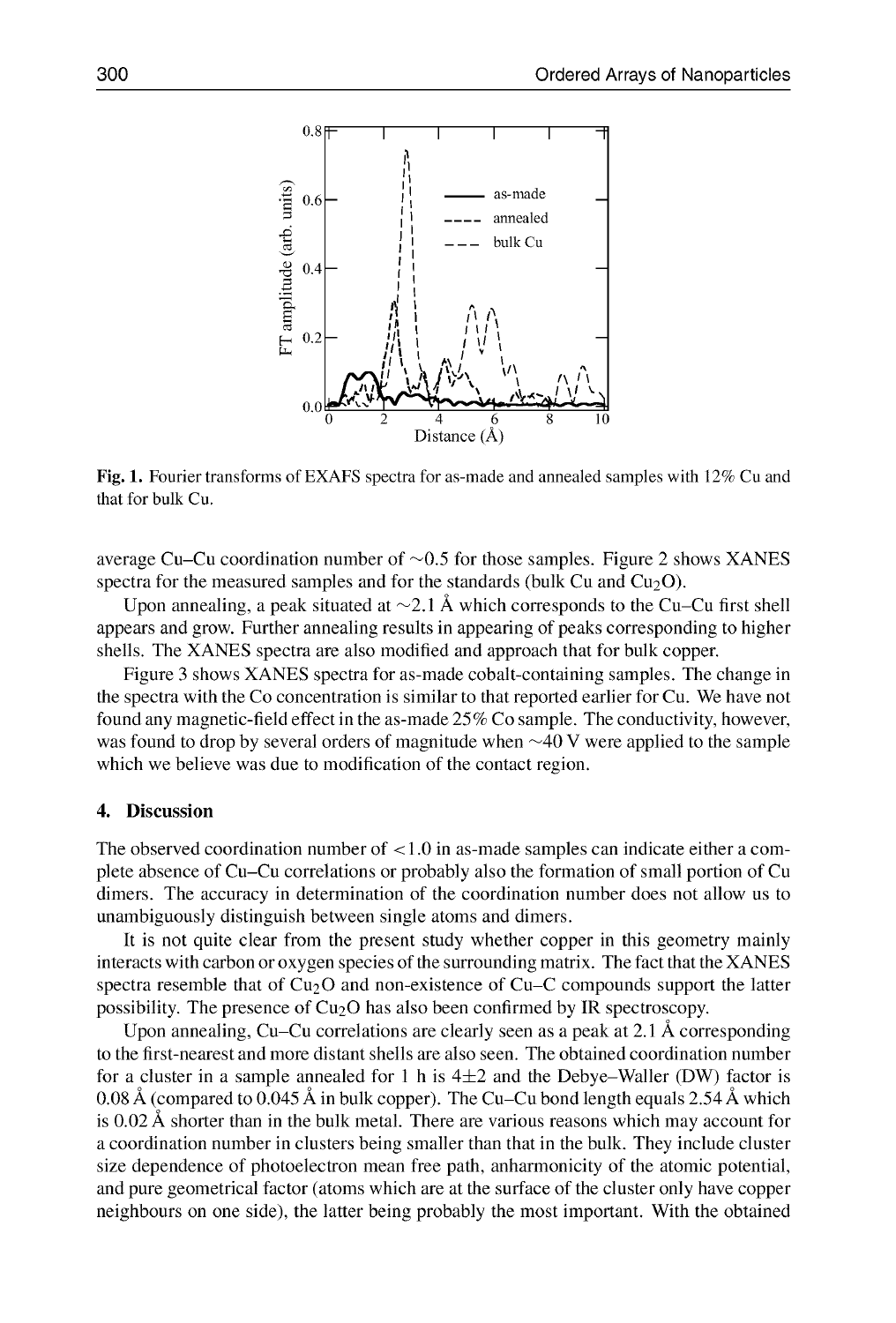

Fig. 2. XANES spectra for as-made and annealed samples (top) and references (bottom).

coordination number the cluster size can be estimated as being 5 to 20 A assuming the spherical shape of the cluster [5, 6].

For cobalt, only as-made samples have been studied so far and the observed change in the spectra suggests increased Co-Co correlations in samples with higher Co concentrations. There is a systematic change in the spectrum indicating a change in the density of states. This change is similar to that for copper. Further studies or annealed samples are needed and are currently underway.

#### 5. Conclusion

Application of EXAFS and XANES spectroscopies have revealed that in as-prepared samples containing up to 24% copper the metal atoms is randomly distributed throughout the film with possible formation of a small number of dimers. Upon annealing copper clusters are formed.

For cobalt, we observed also Co-Co correlations in as-made samples but it is not yet clear whether nanoclusters are formed upon annealing.